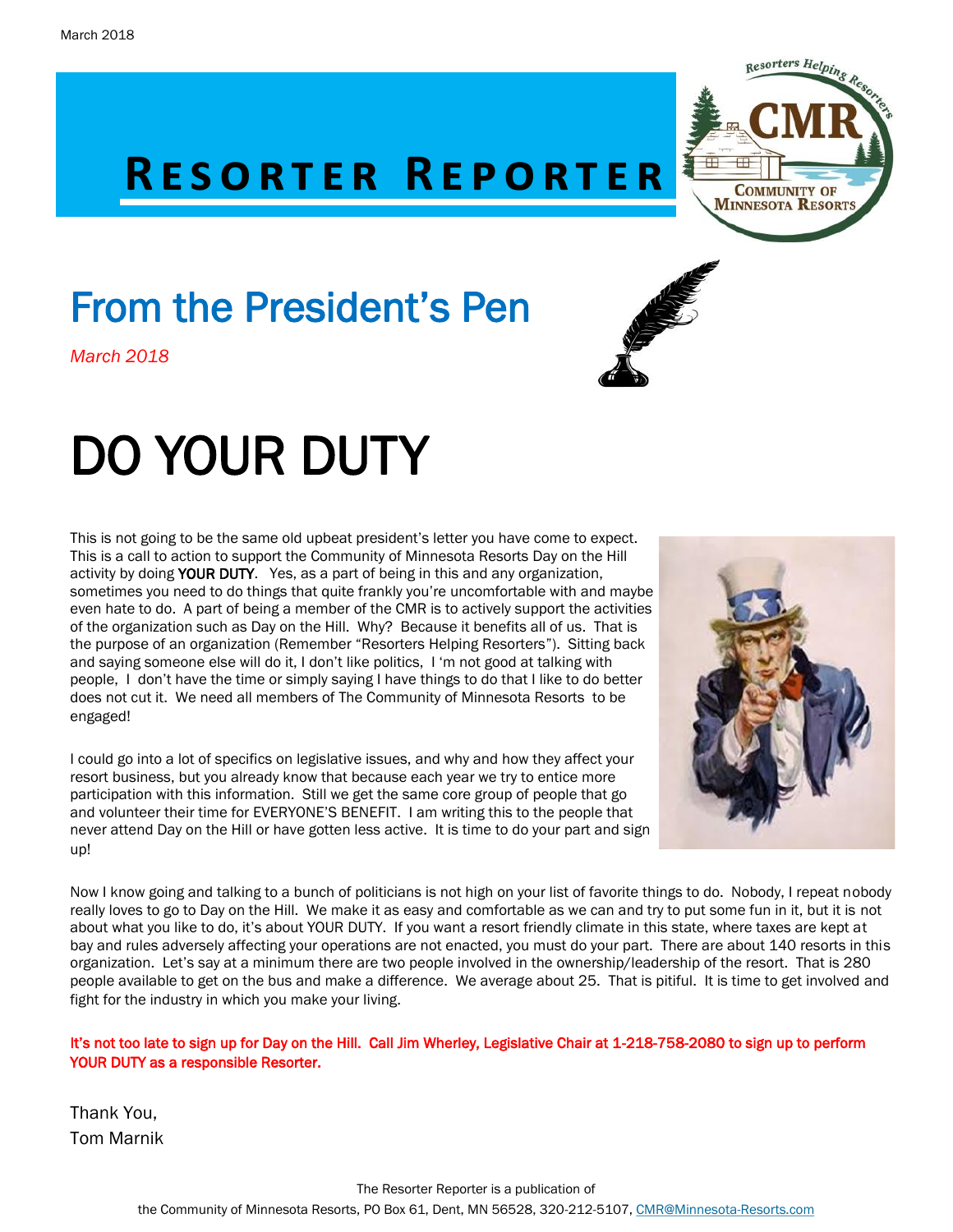The Community of Minnesota Resorts exists to help family owned and operated resorts in Minnesota to continue as a viable segment of the Minnesota tourism industry.

The Community of Minnesota Resorts' motto is: "Resorters Helping Resorters." "We believe that none of us alone is as smart as all of us together."

### Table Of Contents

| President's Pen                            | P1 |  |
|--------------------------------------------|----|--|
| <b>Calendar of Events</b>                  | P2 |  |
| <b>Website Tips from CMR Marketing</b>     | PЗ |  |
| Support CMR Legislative Initiatives P3     |    |  |
| <b>CMR Website-Resort Listings</b>         | P4 |  |
| LSP Permit Renewal Reminder                | P5 |  |
| CMR Spring Workshop-Sign Up!               | P6 |  |
| Volunteer Opportunities w/CMR              | P6 |  |
| <b>EMT Events Update</b>                   | P6 |  |
| <b>CMR Scholarship Application</b>         | P7 |  |
| <b>Final Reminder! (must be postmarked</b> |    |  |
| by March 15, 2018)                         |    |  |
|                                            |    |  |

### New Format-Additional Content-Pertinent and Timely Information

The Community of Minnesota Resorts' newsletter, the Resorter Reporter, has changed. Here are some helpful hints for navigating the links in this newsletter.

When you click on a link to external content, you will be connected to that content. To return to the newsletter from that content, just close the new window that opened by clicking the back arrow in the upper left hand corner. You will then return to the Resorter Reporter.

### Community Of Minnesota Resorts Calendar of Events

| March 13-14 | Day On The Hill                         |
|-------------|-----------------------------------------|
| March 15    | <b>CMR Scholarship Applications Due</b> |
| April 10    | Spring Workshop-Boyd Lodge, Crosslake   |
| October TBD | <b>Fall Conference,</b>                 |

Make sure to mark your calendar for these events!



The Resorter Reporter is a publication of

the Community of Minnesota Resorts, PO Box 61, Dent, MN 56528, 320-212-5107, [CMR@Minnesota-Resorts.com](mailto:CMR@Minnesota-Resorts.com?subject=Community%20of%20Minnesota%20Resorts)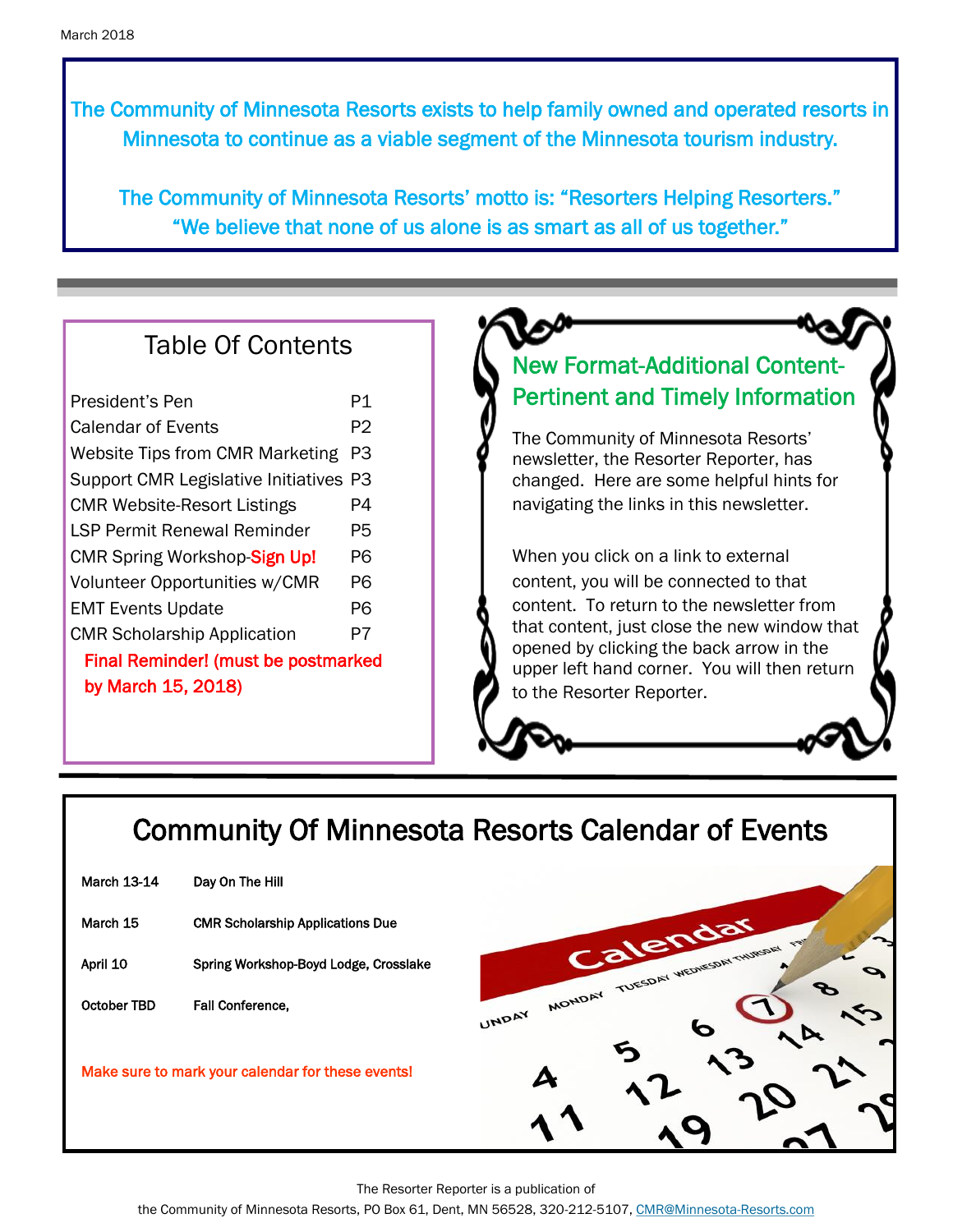

### **Website Tips from your Marketing Committee**

Upon review of year end 2017 analytics, our CMR website sent 22,335 users to a specific resort listing. This means that these users were potential guests sent to a resort listing from the CMR site! Those potential guests may or may not have made a reservation, but they were all exposed to individual listings on the CMR site.

Top keywords bringing users to our CMR website organically:

- Minnesota Resorts
- Minnesota Fishing Reports
- Minnesota Fishing Trips
- Minnesota Family Resorts
- Winter Resorts in Minnesota
- Minnesota Campground

Our webhost highly recommends two items: including fishing reports or links on the website, and to remind you to update your listing with more text (at least refresh it). \***Hint, hint**\* The more appropriate the text, referencing resorts, campgrounds, cabins, lakeside vacations, etc., will increase our CMR website's overall search engine optimization.

## Support CMR Legislative Initiatives Contact your legislators via Email

We recently completed the update to all legislators in the Member Only section of the CMR Website. When you login, click on the Contact a Legislator drop down icon and follow the directions to send your legislator an email. Can't make it to Day On the Hill March 13th and 14th? You can still send the legislators from your area emails expressing your concerns about issues facing your resort. Click on the "Find My Representatives" link under item #4. Then type in your full address in the search bar on the next page under "Who Represents Me", hit the search icon and it will bring up your representatives and senators. Hit the back arrow to go back to the CMR dashboard. Page down to select your representatives from the list and send them a message to reinforce the need for their support of CMR issues. This way you still support your CMR legislative initiatives even if you could not make it in person to Day On the Hill. Make sure to express your support for:

- The CMR opposes any proposed change in the DOR technical bill regarding class 1 c resort ownership (LCB18-5561-3, page 7 and 8) because there are multiple types of resort ownership models currently in existence today. These are all proper and necessary to continue to make resorting viable. The proposed change is counter to that goal and accordingly we as the CMR are opposed.
- The CMR supports expanded and accelerated Broadband installation to rural areas so that we and our guests can enjoy fast and reliable internet access.
- The CMR supports regulations for Emotional Support Animals, and penalties for those who falsely represent their animal as an Emotional Support Animal. With appropriate regulations (and potential penalties in place), resorts can provide proper accommodations to those individuals needing these animals.
- The CMR supports post Labor Day school start.
- The CMR supports continued and increased funding for Explore Minnesota Tourism to promote tourism to in and out of state travelers.

#### The Resorter Reporter is a publication of

the Community of Minnesota Resorts, PO Box 61, Dent, MN 56528, 320-212-5107, [CMR@Minnesota-Resorts.com](mailto:CMR@Minnesota-Resorts.com?subject=Community%20of%20Minnesota%20Resorts)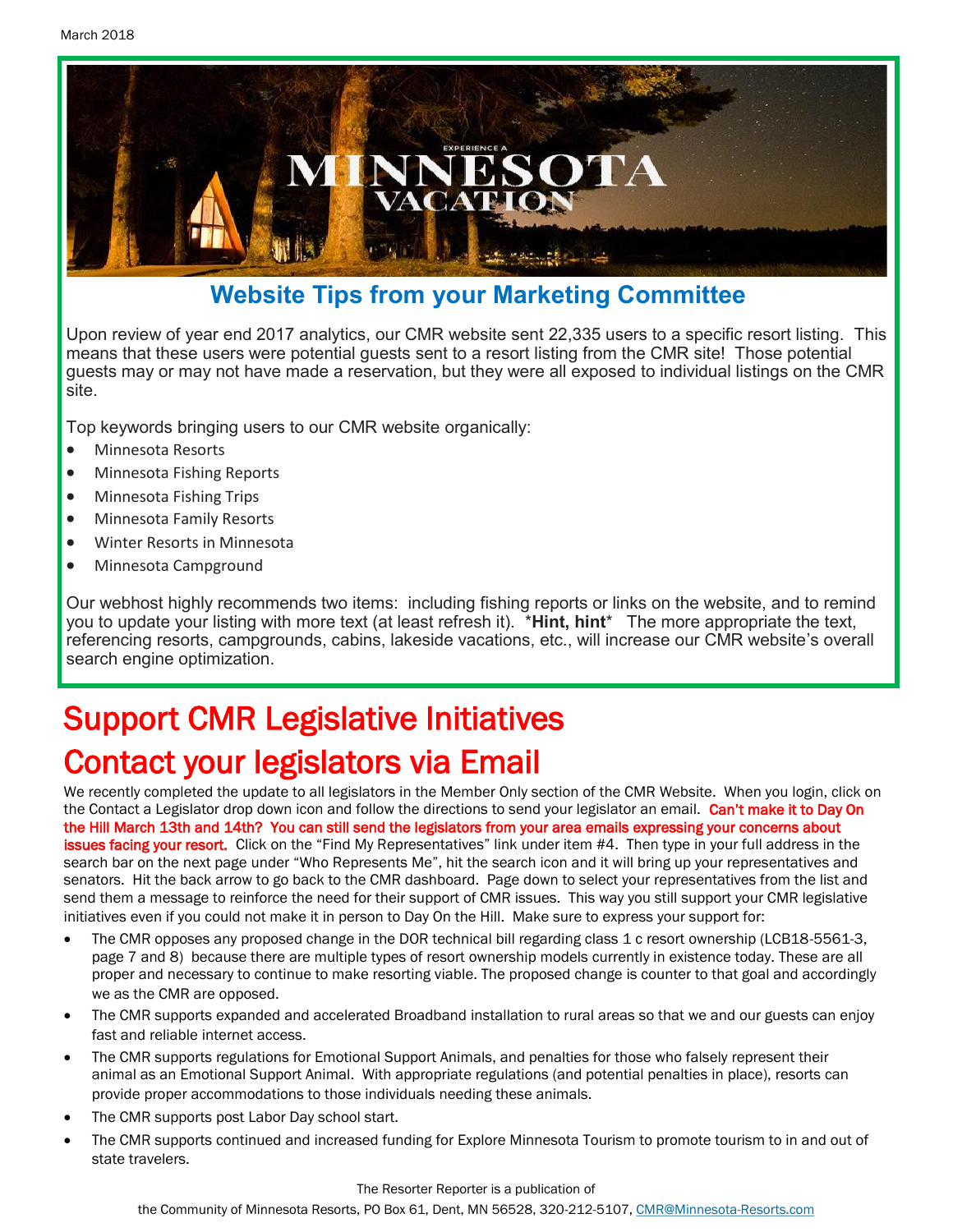### CMR Website-Resort Listings

### Incomplete Resort Listings

One item discussed at the Board Retreat that was recently held was the fact that a number of resorts had not completed their CMR website listing to include photos of their resort, a resort description, list of prominent amenities or links to availability pages or Facebook and Twitter pages. The CMR website listing is one of the primary benefits of your membership as it provides another web presence for your resort, and allows guests to contact you directly from the CMR listing to make reservations, or connect with your resort website.

This issue caused the CMR website to look incomplete or void of information and photos that would encourage visitors to the site to "Click Through" to a specific resort listing. One goal that was set was to update these listings for members.

CMR Office Manager, Jim Wherley, went into the website or Facebook listings (of those resorts that had not fully completed their listing on the CMR site) and copied photos, information and links from the resorts' websites/Facebook pages into their CMR site listing. This gives the potential guest a much more complete presentation of what the member resorts can offer them in terms of reserving at their resort. It also makes the entire site much more appealing as each and every listing is now unique to the resort, and highlights what it has to offer. All of this makes the CMR site and your listing more effective when potential guests conduct an organic search in search engines such as Google or Bing.

We encourage you to visit the resort listings on the CMR website by clicking [here.](http://minnesota-resorts.com/resorts/?title&city&lake&form2=Submit#resultarea) The page has all resorts listed down below. Take the time to scroll through and look at the resort listings. If any look appealing to you, take notes, borrow ideas and implement them in your listing. Then, all members should review their listings on the CMR site. It is a new year, and you may need to add recent updates, new rates, revise descriptions, etc. Potential guests are in the process of renting for the upcoming summer. Make sure your listing is up to date!

## INSERT HYPER LINKS INTO YOUR CMR LISTING

One thing that was learned while completing the above update process is that you can Hyper Link from your resort listing on the CMR site directly to your own resort website. This causes the CMR site to become interactive with your website on the World Wide Web. It allows the potential guest to be reading your description on the CMR site, say about how many cabins you have at your resort. You can Hyper Link the word "cabins" to the cabins page on your website to allow the reader to immediately view your cabins! Once they read about the cabins, they can hit the back arrow to go back to the CMR site to continue reading, and when they hit another link describing your "boat rentals" they can click on that link.

To understand what I mean by Hyper Link, view the CMR website listing for [Sunset Bay Resort.](http://minnesota-resorts.com/resort_listing/sunset-bay-resort/) Click on a hyperlinked word, colored in orange, in the description to see where it takes you. Then click the back arrow in the upper left to go back to the CMR listing to continue reading the description. It is just one way to engage a reader and make the site interactive. If you need assistance inserting these hyper links contact Jim Wherley, Office Manager, at 320-212-5107.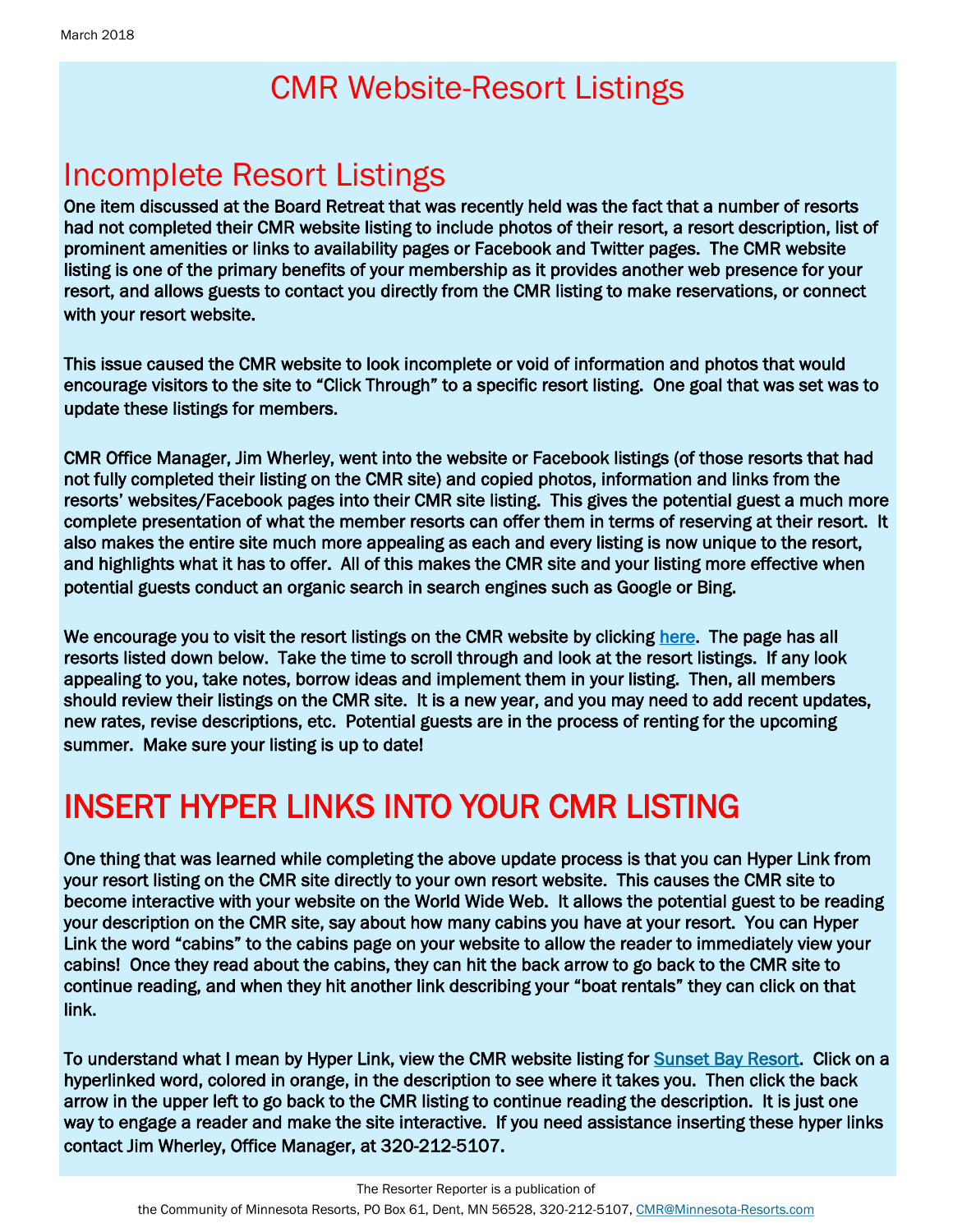## Lake Service Provider Permit Renewals

### If you are unsure if your resort is a Lake Service Provider, click [here t](http://www.dnr.state.mn.us/lsp/lsp-business.html)o determine (according to state law) if your resort is a Lake Service Provider and needs a permit.



If you've got yellow permit stickers on your vehicles, then it's your turn to renew in 2018 and get your 2018-2020 permit and green stickers.

The big change this year is that permit training is available both in person and online.

### To Renew:

- Visit this [page](http://www.dnr.state.mn.us/lsp/mandatory.html) for more information and for computer system requirements.
- Have your employees take the online certificate training.
- Register via the this [link](http://www.dnr.state.mn.us/lsp/calendar/index.html) for in person classroom permit training.

Questions? Visit [www.mndnr.gov/lsp](http://www.mndnr.gov/lsp)

OR:

Contact April Rust by emailing: [april.rust@state.mn.us,](mailto:april.rust@state.mn.us?subject=LSP%20Training) or call 651-259-5706.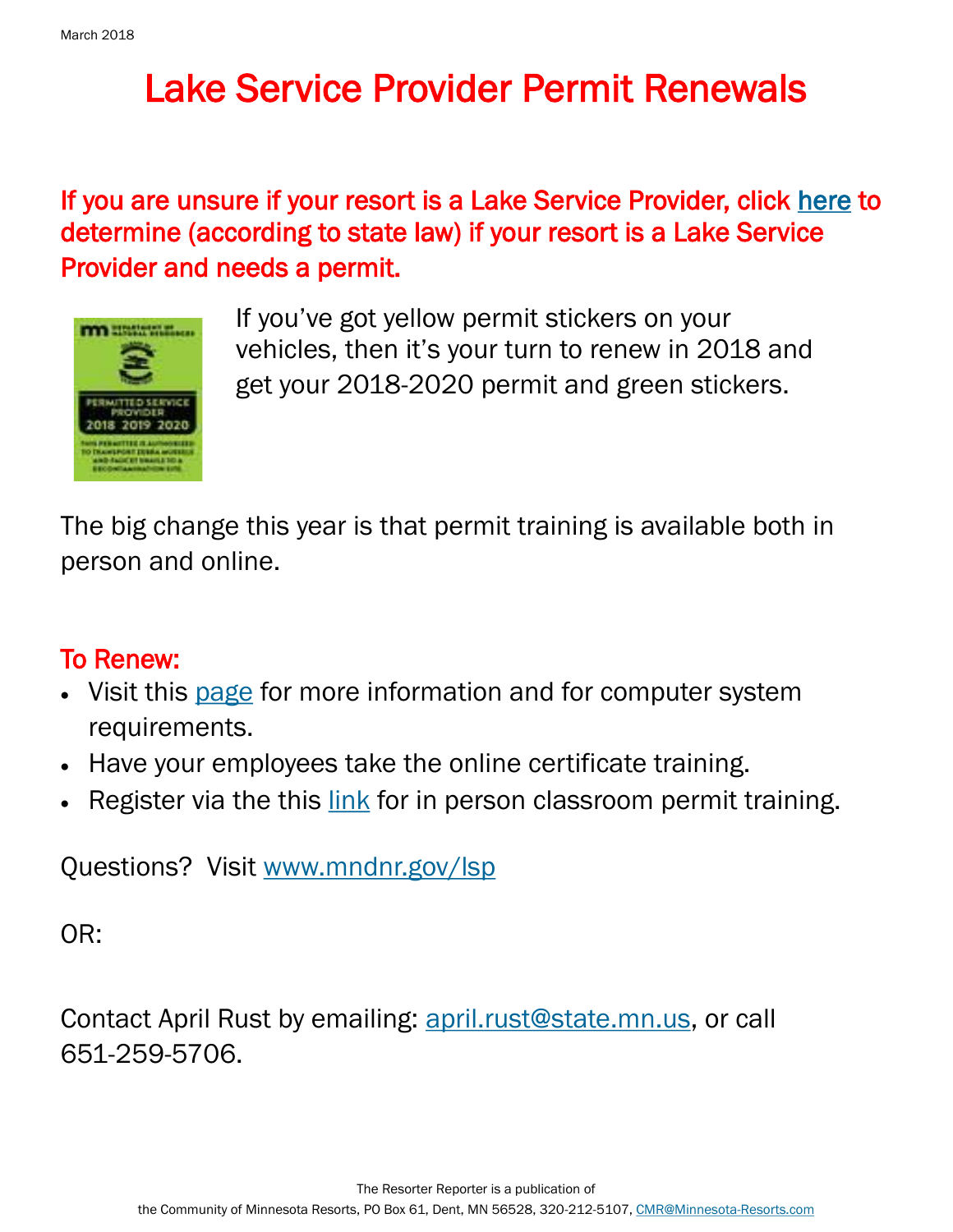### CMR Spring Workshop

Mark Your Calendar for Tuesday April 10th!

8:30 am to 4:15 pm

Join your fellow resorters at Boyd Lodge, 36539 Silver Peak Rd., Crosslake, MN 55642

Speakers/Topics Include:

Chad Sherack, Lieutenant in Enforcement at MN DNR for Water Recreation, Angling and Lake Shore

• General Recreational, angling and lake shore regulations.

Karen Senger, CMR Board Member

- Getting the most out of your CMR membership!
- Hands on training on the CMR website to include Last Minute Openings, how to utilize the Member Dashboard, how to update your website listing and load photos. Bring your computer and work on your listing/dashboard while Karen presents!

Sherry Frick, Minuteman Press, Print is NOT DEAD!

• Print is still a great way to connect with guests and improve your customers' experience. Increase your business and customer service with PRINT!

PLUS-The ever popular panel of resorters talking about activities and amenities. Also, opportunity for Crackerbarrels! EMT and Legislative updates will also be given.

CMR Member Cost:

\$50 per person for the first two attendees, 3rd attendee on up from the same resort is \$30 each.

Non CMR Member Cost \$80 per attendee.

(If a CMR member invites a non member resorter to attend, they pay the CMR member rate!)

Questions or to sign up, contact CMR Office Manager, Jim Wherley at 320-212-5107.

### Volunteer Opportunities With Your CMR

Your CMR is in the process of making committee assignments, designating who from the Board is working in the areas of Education, Marketing, Legislative and Membership. Would you like to volunteer to be on a committee or to assist the Board? Contact Board President Tom Marnik at [tommarnik@timbertrailsresort.com.](mailto:tommarnik@timbertrailsresort.com?subject=Assisting%20on%20a%20Board%20Committee)

The CMR is "Resorters Helping Resorters," and your Board needs you! Won't you consider volunteering?

### What's going on in your neck of the woods?

## **EXPLORE EXPLORE**<br>MINNESOTA

Check out the Explore Minnesota Events Update by following this link to see what events are going on in your area and around the state.

[Explore Minnesota Events Update](http://www.exploreminnesota.com/newsletter-sign-up/reports/events-report/)

Once at the site, just click on the most recent events update on the site and view your area's upcoming events.

The Resorter Reporter is a publication of